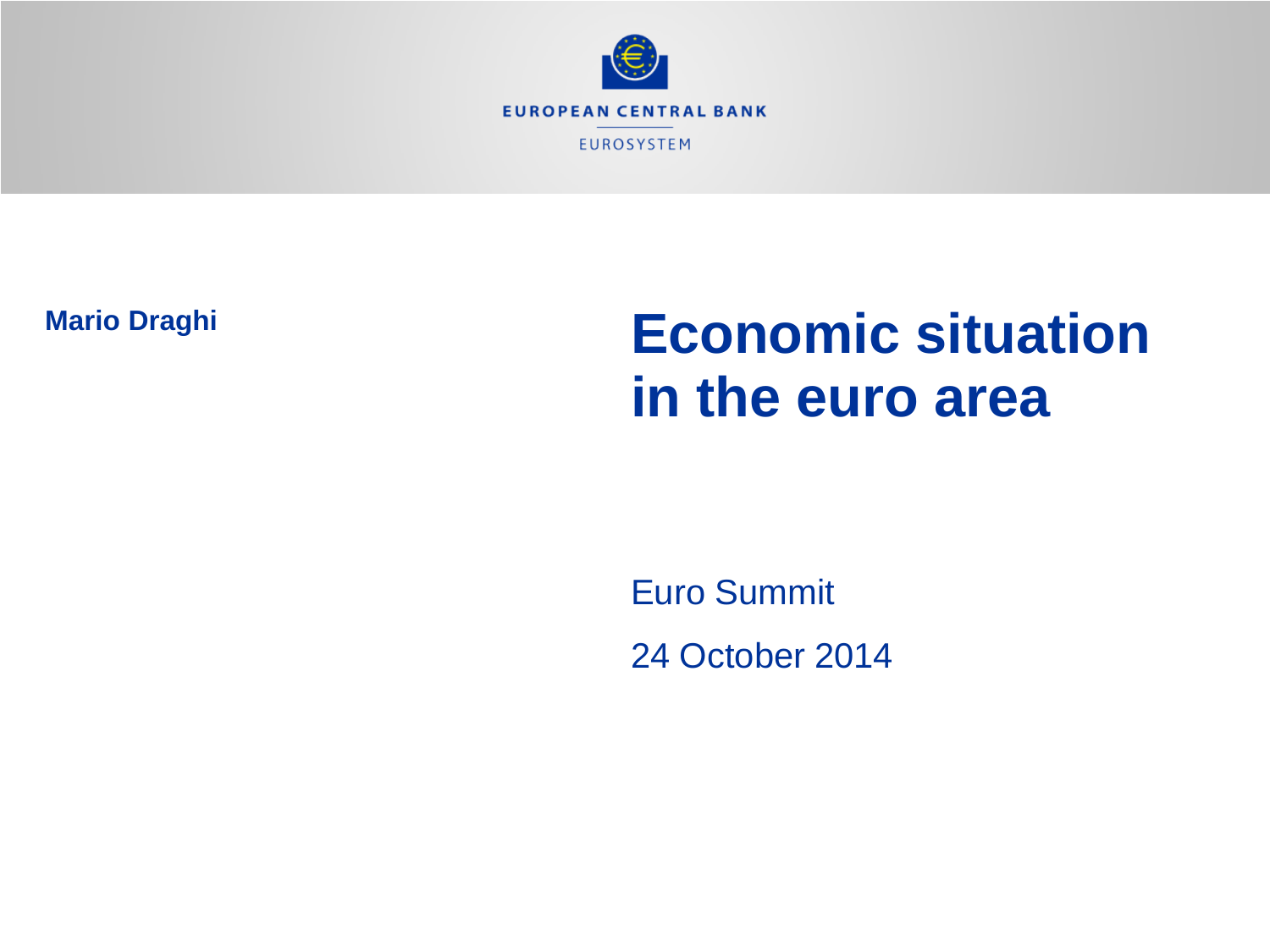#### **Recovery has lost momentum**



*Sources: European Commission and Eurostat. Latest data: 2014Q2.*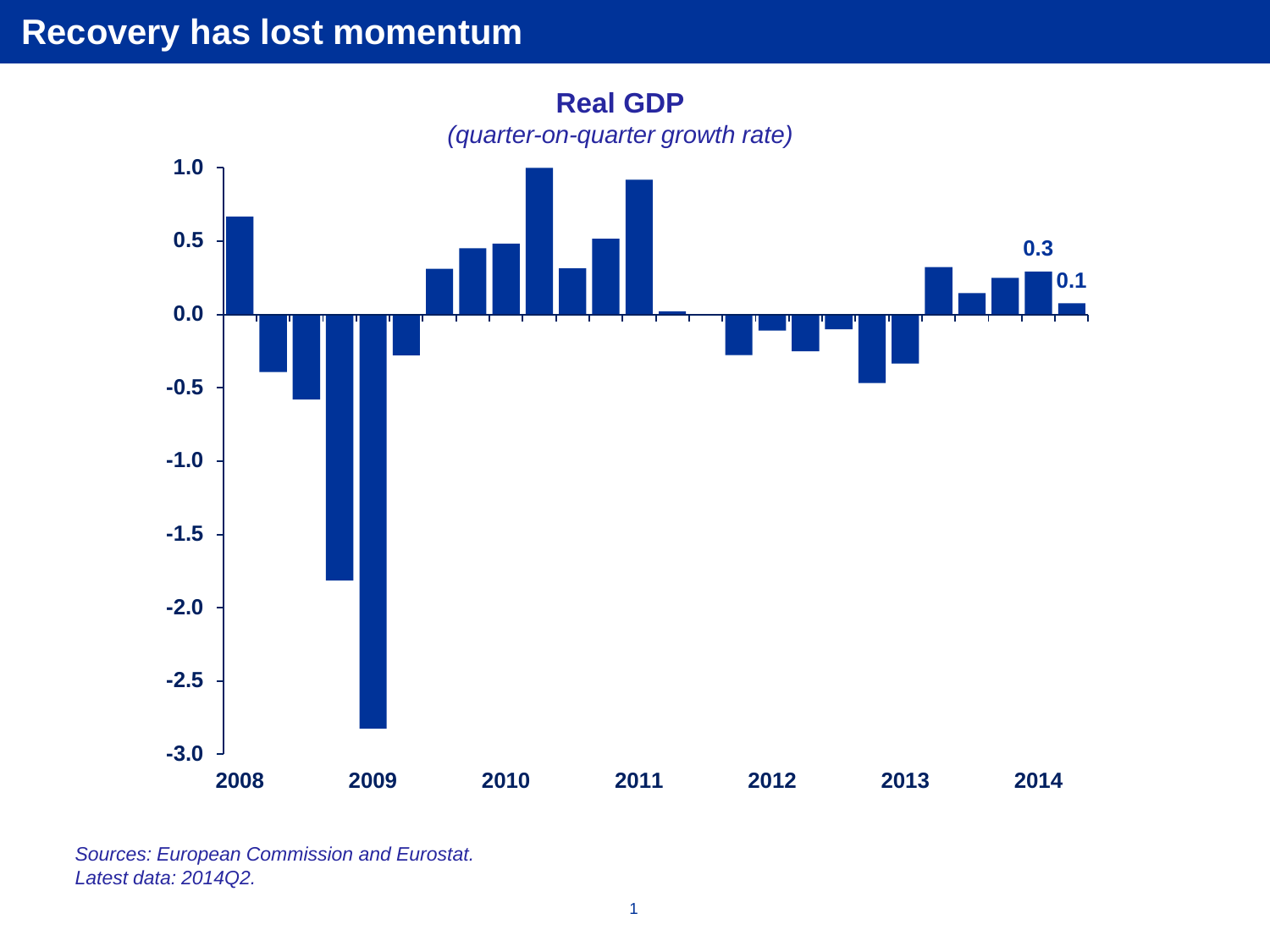#### **Unemployment remains unacceptably high**



*Source: Eurostat.*

*Latest data: August 2014 for the unemployment rate and 2014Q2 for compensation per employee.*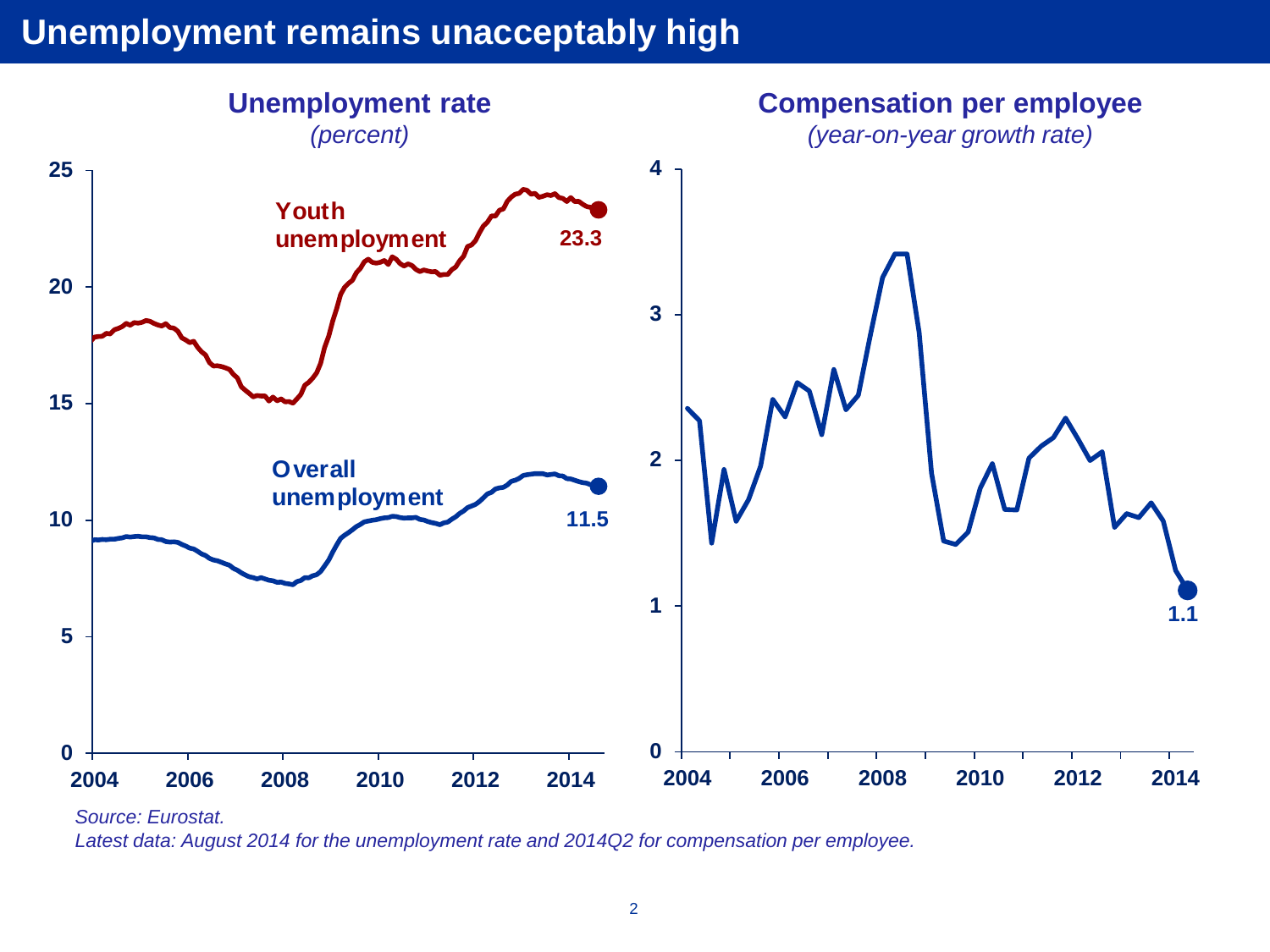# **Inflation is expected to remain low in the near term**



**HICP: overall and exclusion-based measure**  *(year-on-year percentage change, percentage point contribution)*

*Source: Eurostat. Latest data: September 2014.*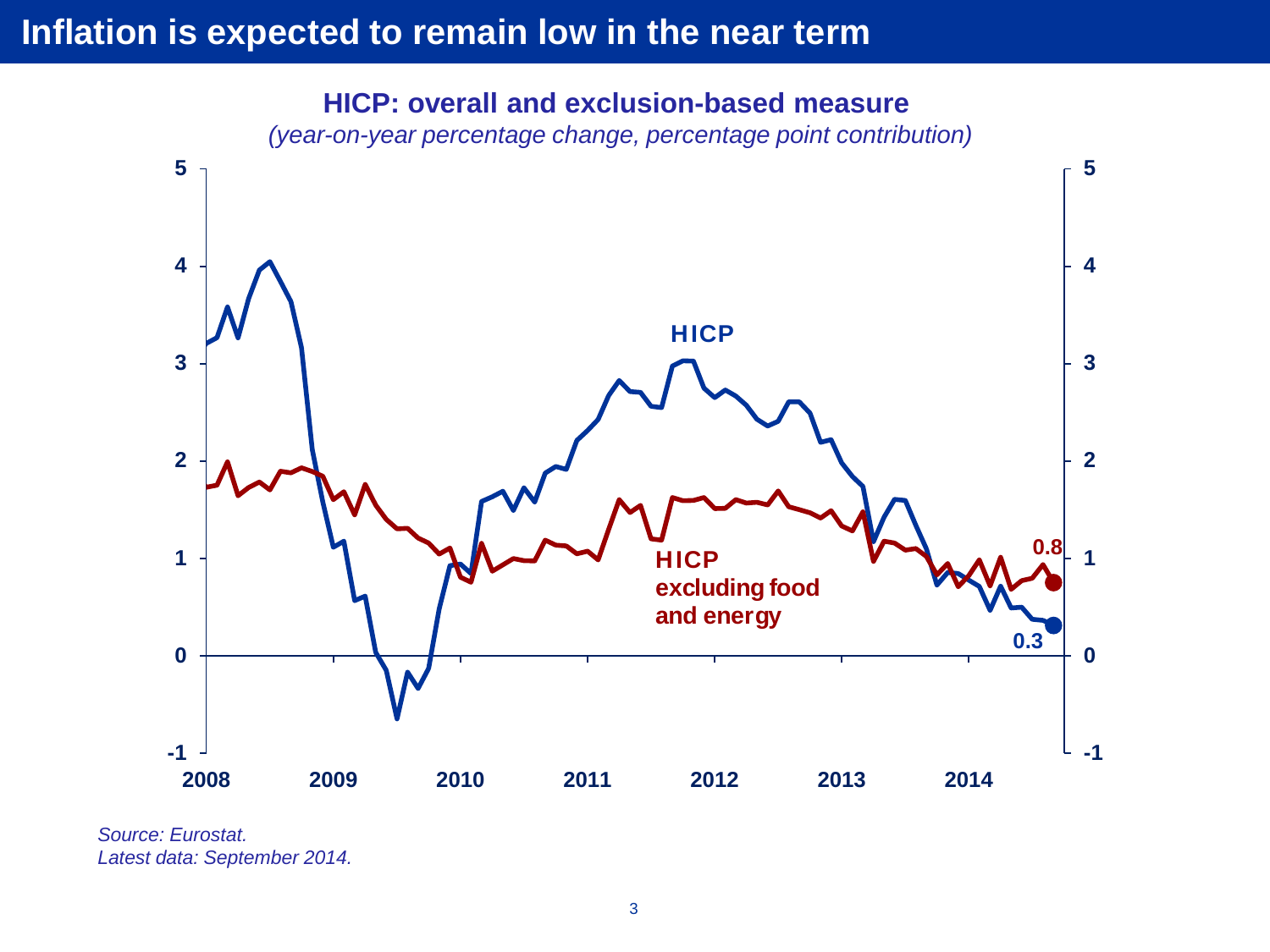## **Confidence key to lift investment**



*Sources: ECB calculations and European Commission. Latest data: 2013 (forecast 2014).* <sup>4</sup>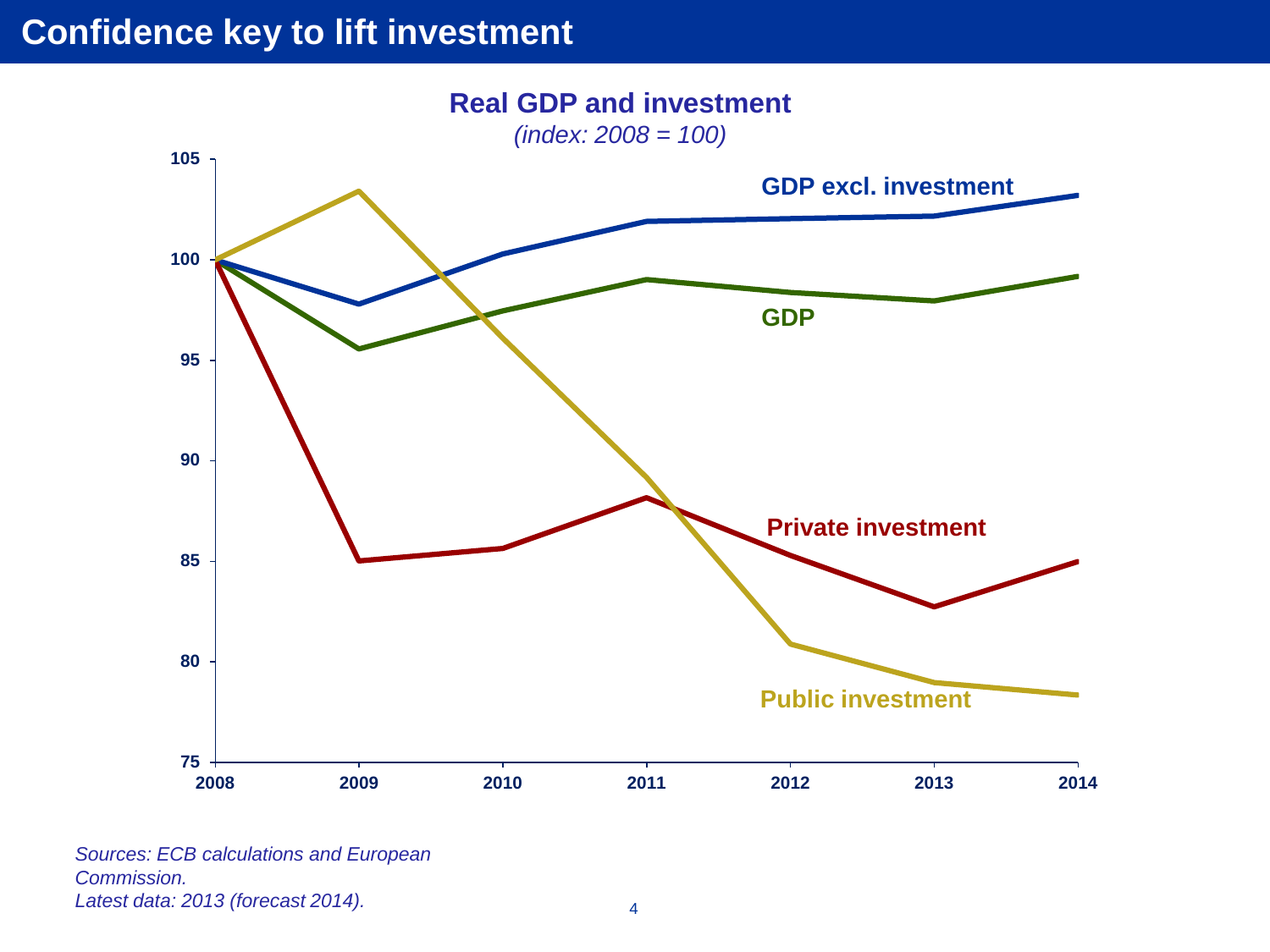# **Need for a coherent and comprehensive strategy**

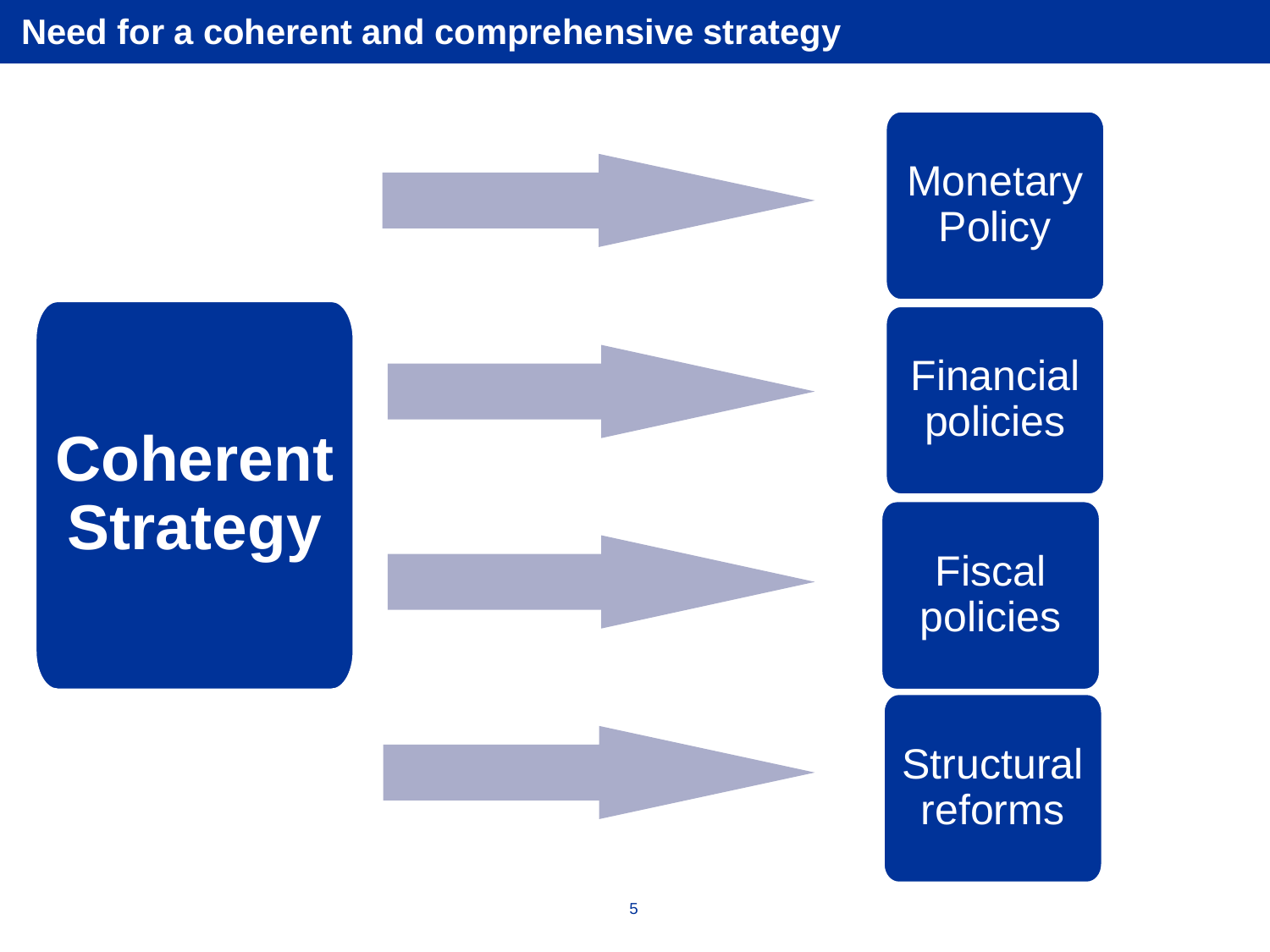# **Monetary policy supports financing conditions**



**Total cost of bank lending to non-financial corporations**

*Source: ECB. Latest data: August 2014.*

Notes: The country dispersion is calculated as min/max over 18 euro area countries. The indicator is calculated by *aggregating short and long-term rates using a 24-month moving average of new business volumes.*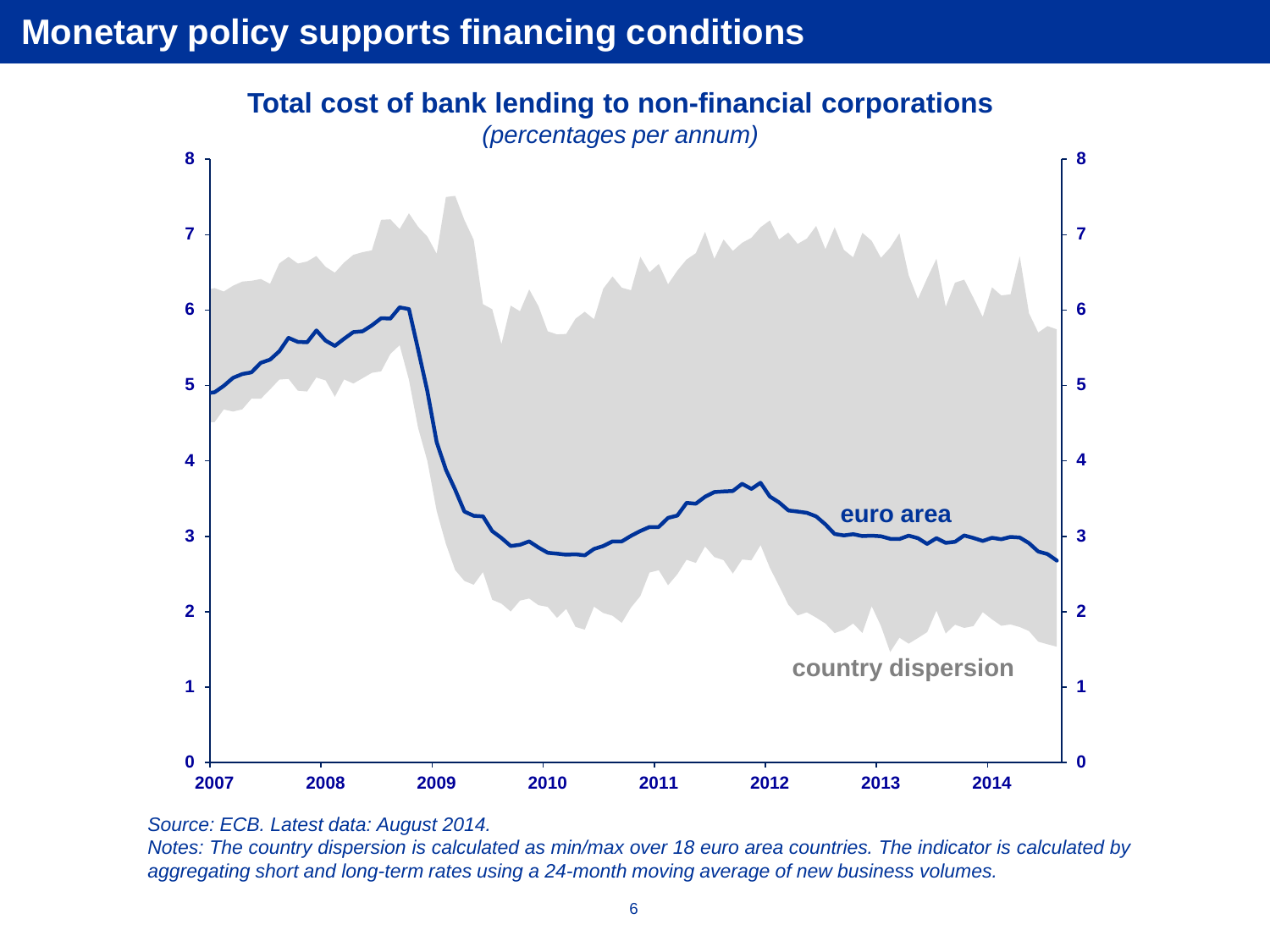## **Financial policies restore the resilience of the banking sector**

**Median core Tier 1 capital ratios of euro area banks** *(percentages)*



Note: Based on publicly available data on significant banking groups, including large and complex banking groups, which report annual financial statements and on data on a subset of those banks that report on a quarterly basis. *Source: SNL Financial. Latest data: 2014Q2.*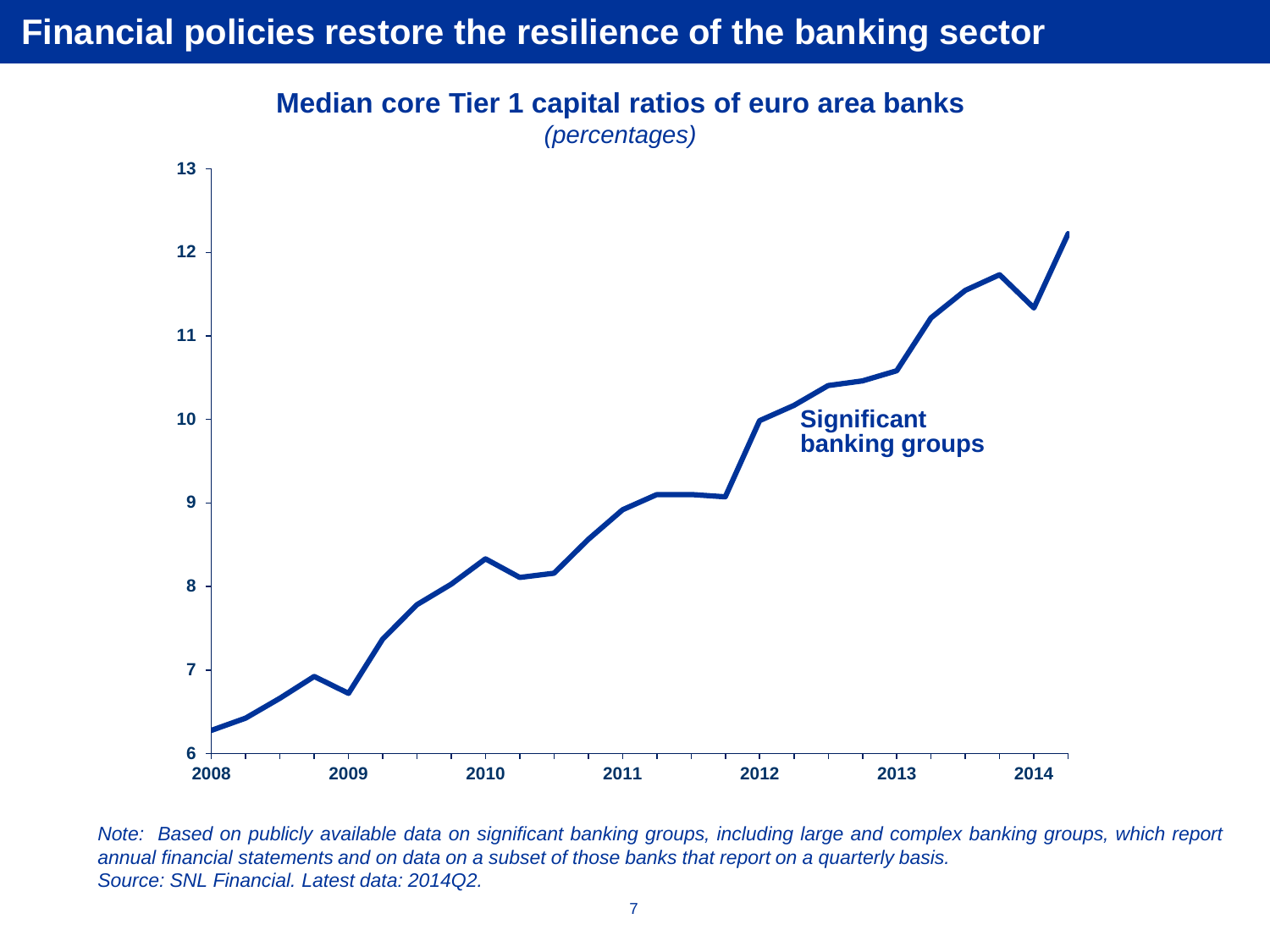

*Source: European Commission 2014 spring forecast, ESCB. Note: For data-availability reasons, the ratios shown use the older European System of Accounts (ESA 1995) instead of the newer ESA 2010 methodology.*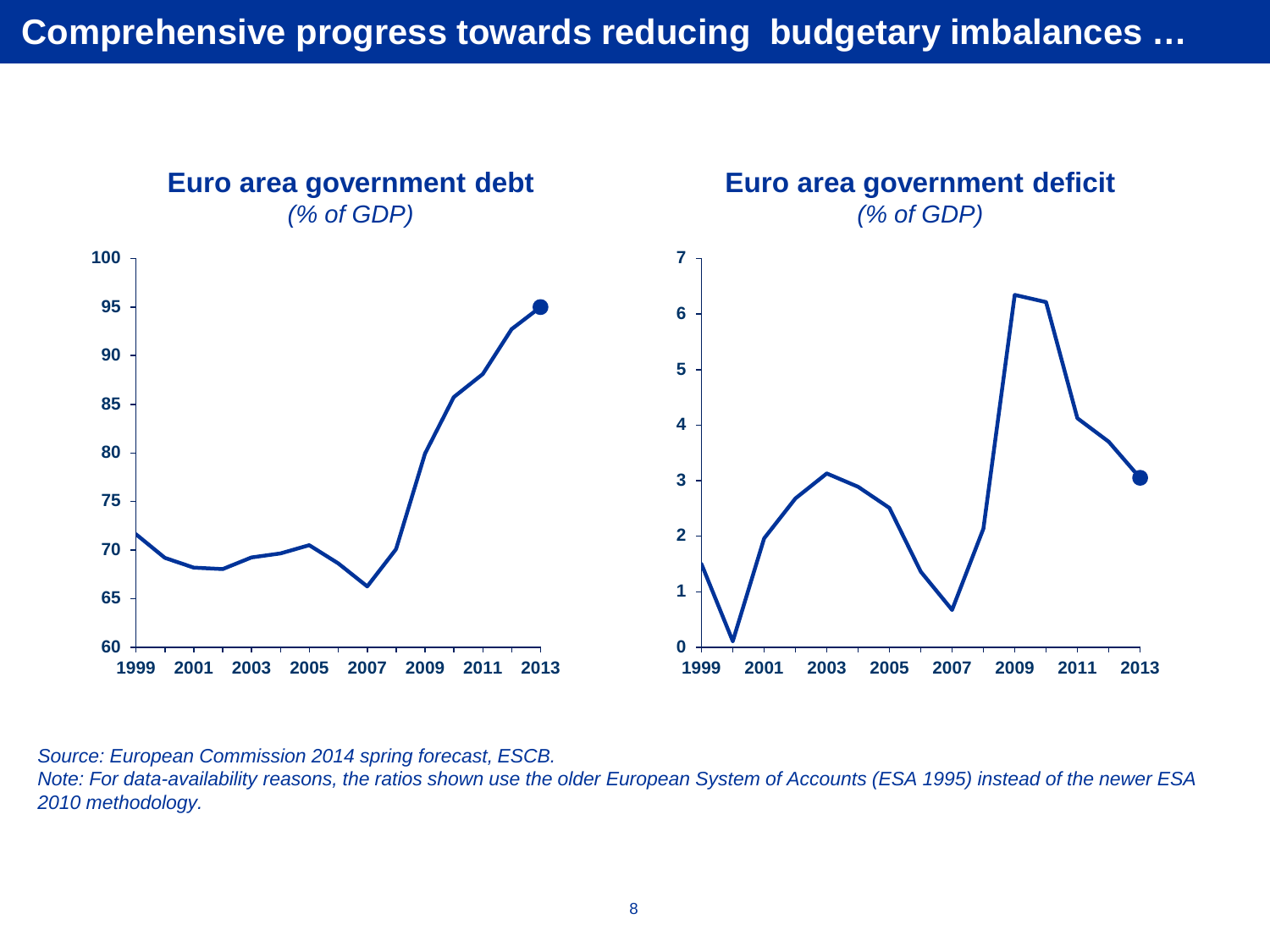

**Member state government deficit** *(% of GDP)*



*Note: The budget balance is corrected for injections into banks. Data calculated using the ESA 2010 methodology. Source: European Commission 2014 spring forecast, ESCB.*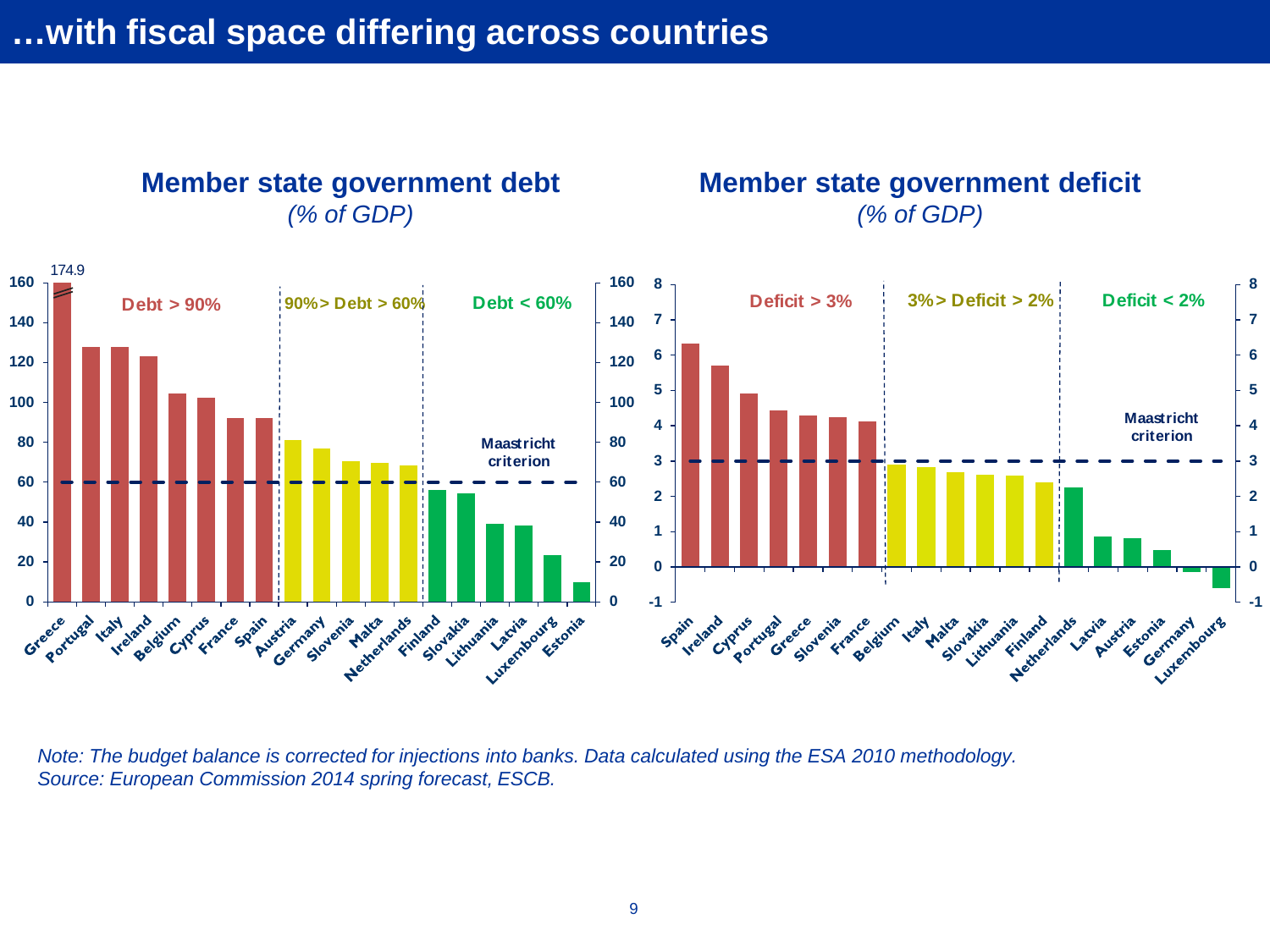

*Source: Eurostat and Federal reserve. Latest observation: 2014Q2.*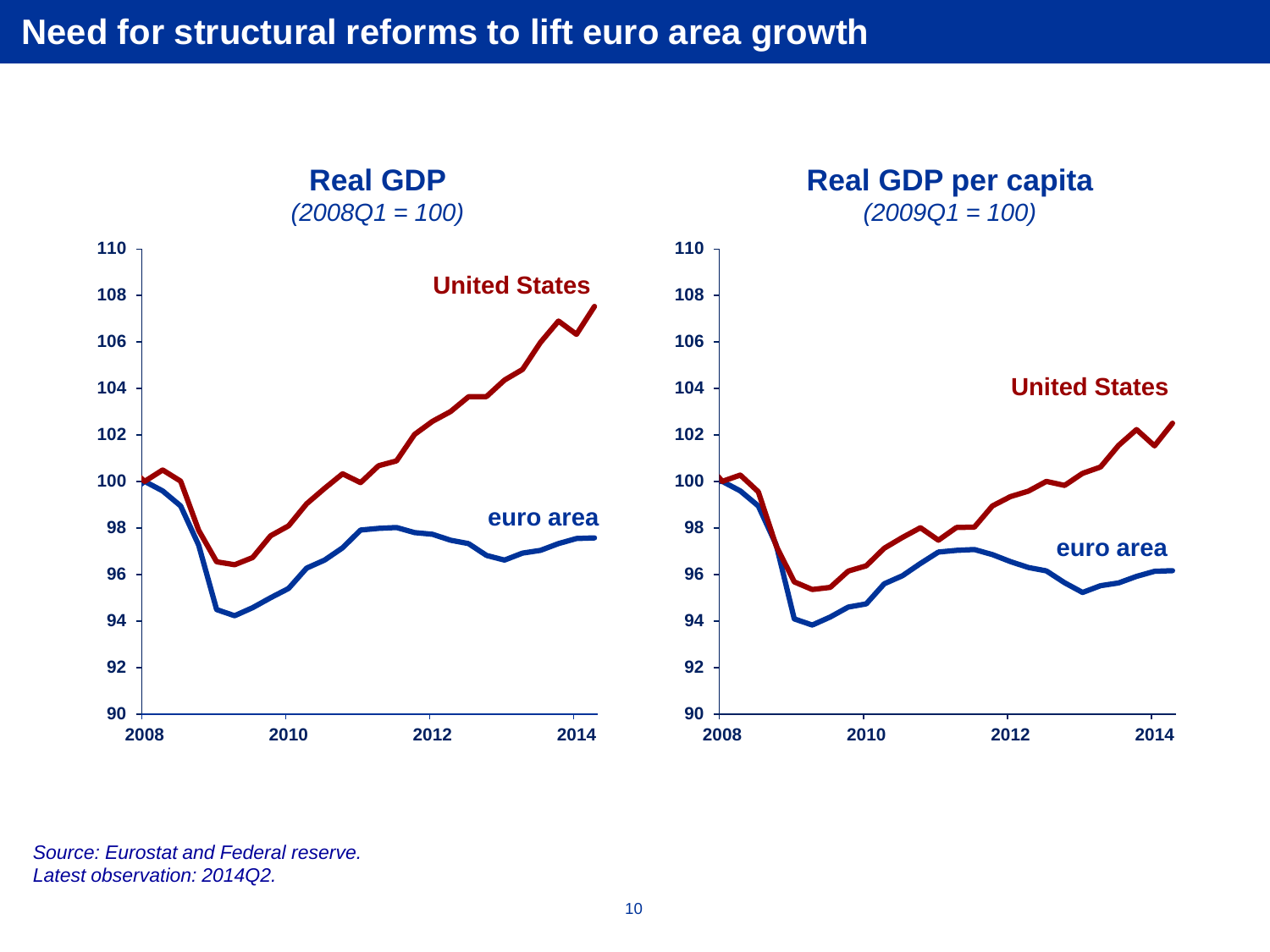#### While structural reforms have advanced, gaps remain





*Source: OECD. Note: lower values indicate less regulation.*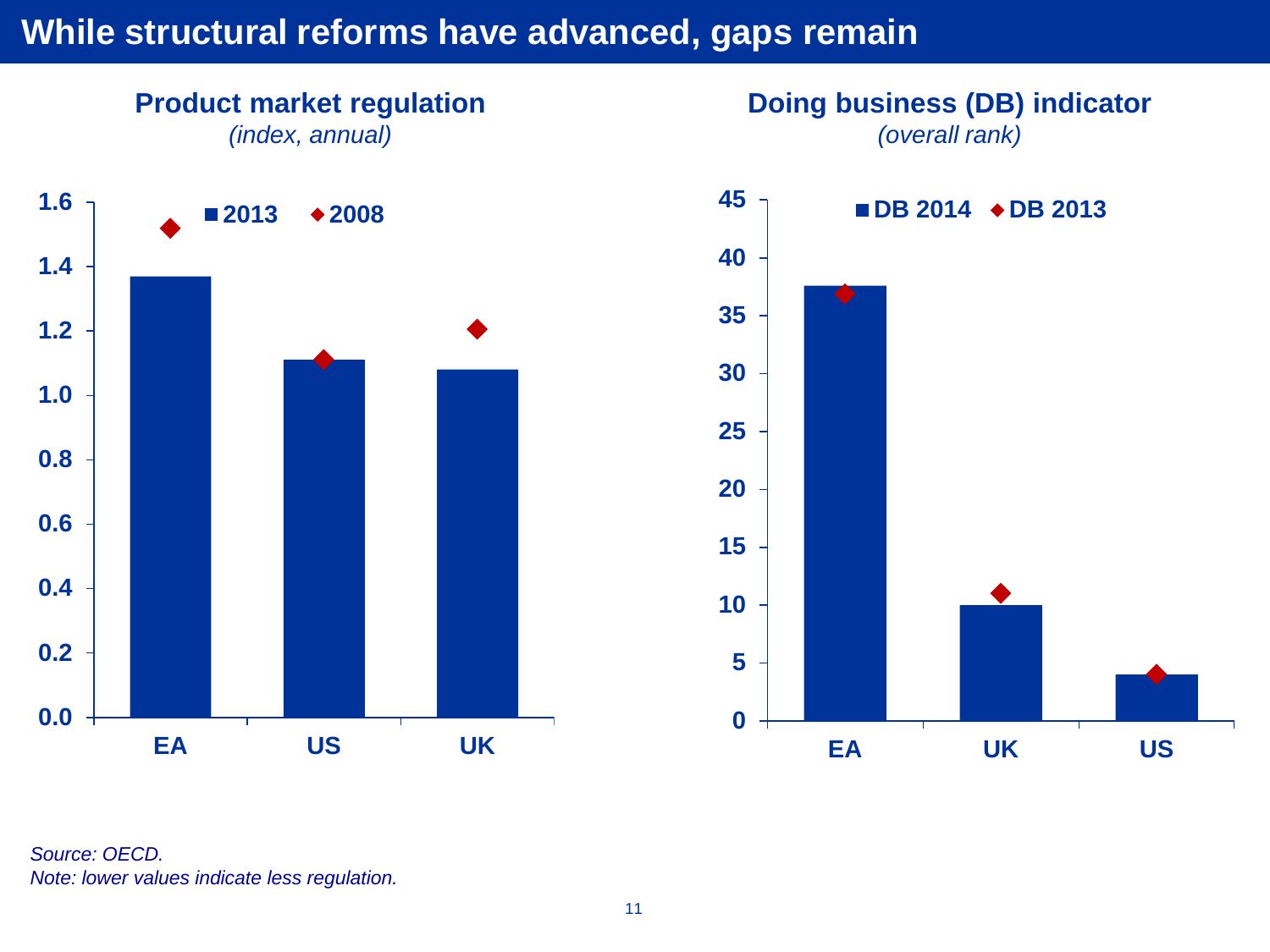#### **Strong improvement in business environment is needed**



*Source: World Bank.*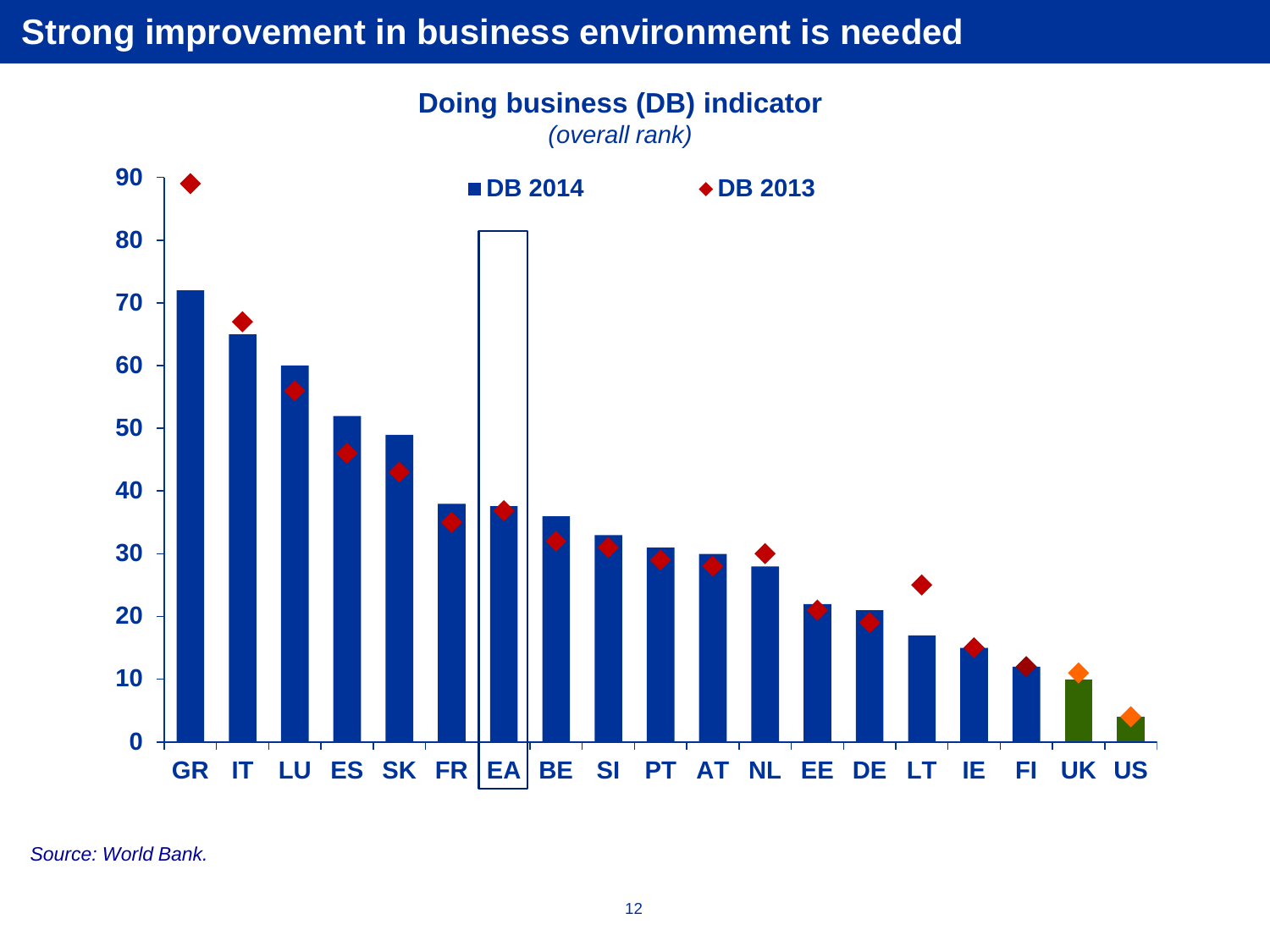## **Need for a coherent and comprehensive strategy**